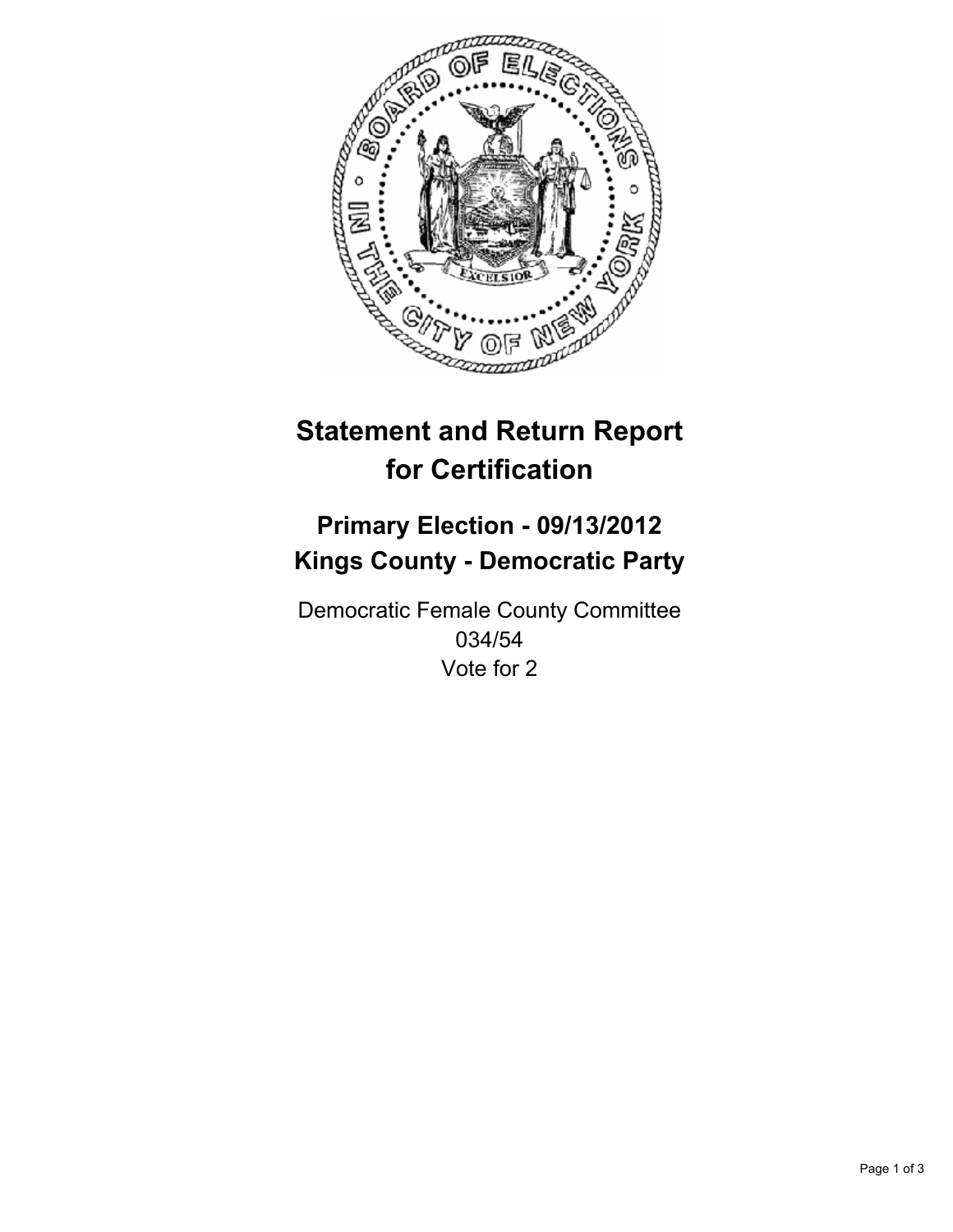

### **Assembly District 54**

| <b>PUBLIC COUNTER</b>                                    | 79             |
|----------------------------------------------------------|----------------|
| <b>EMERGENCY</b>                                         | 0              |
| ABSENTEE/MILITARY                                        | $\overline{2}$ |
| FEDERAL                                                  | 0              |
| <b>SPECIAL PRESIDENTIAL</b>                              | 0              |
| AFFIDAVIT                                                | 4              |
| <b>Total Ballots</b>                                     | 85             |
| Less - Inapplicable Federal/Special Presidential Ballots | 0              |
| <b>Total Applicable Ballots</b>                          | 85             |
| <b>MARISOL QUINONES</b>                                  | 33             |
| <b>GISELLE A. NEGRON</b>                                 | 15             |
| <b>MAGGIE DANIELS</b>                                    | 20             |
| UNATTRIBUTABLE WRITE-IN (WRITE-IN)                       | 1              |
| <b>Total Votes</b>                                       | 69             |
| Unrecorded                                               | 101            |